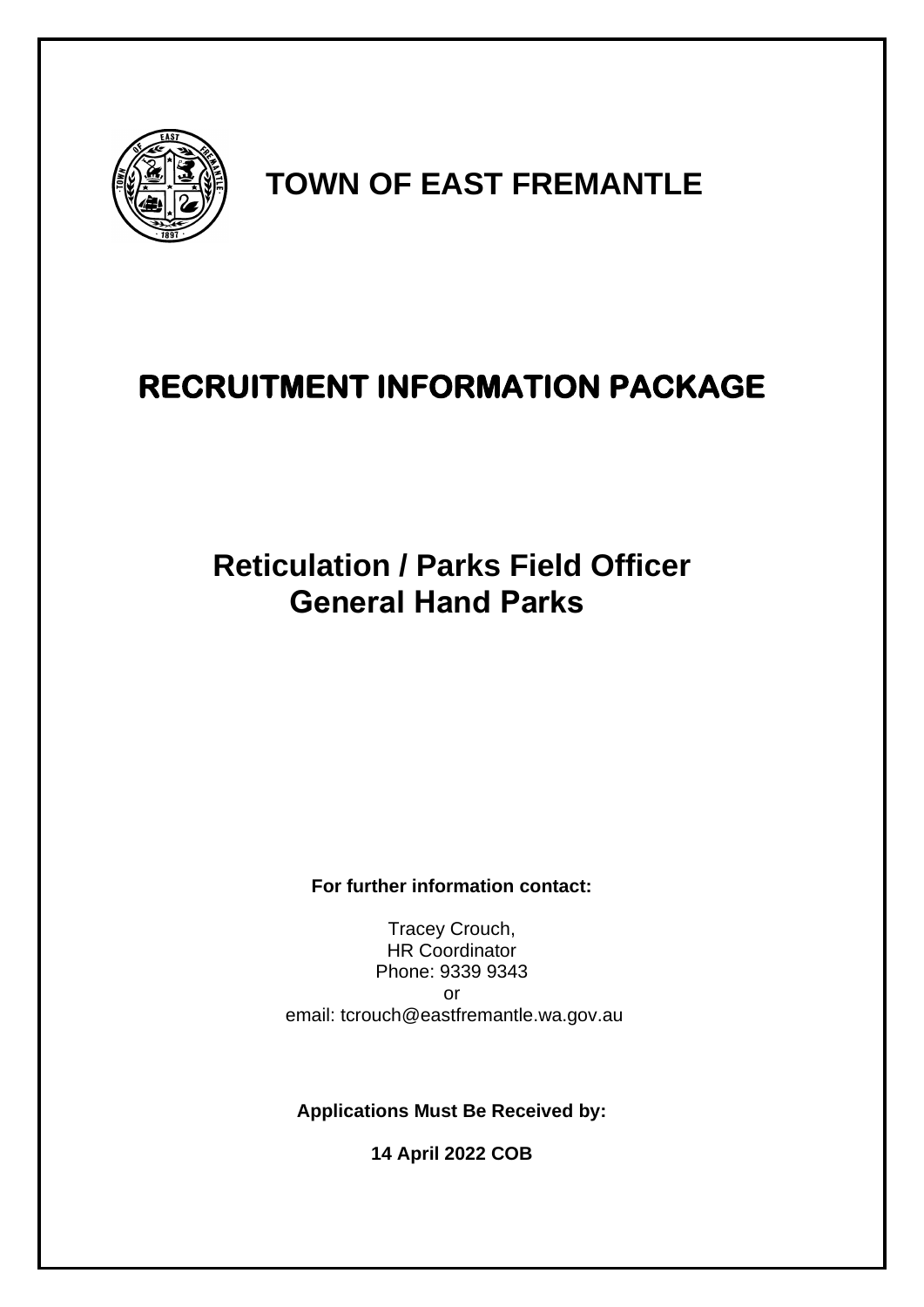## **The Town of East Fremantle**

#### **OUR VISION –** *"Inclusive community, balancing growth and lifestyle"*

#### **OUR VALUES –** *"Respect, Integrity, Teamwork, Empathy – RITE"*

The Town of East Fremantle was created in 1897, when it separated from the Fremantle Municipal Council. Bordering the Swan River, our Town has a strong cultural heritage and supports a large range of sporting clubs and community organisations.

The Council comprises the Mayor and eight (8) Councillors, providing representation for a resident population of approximately 7,860 and covering 3.2sq kilometres. The Town's administration centre is located at 135 Canning Highway East Fremantle and accommodates Finance and Administration, Town Planning and Building, Environmental Health and Community Services.

The Town's Works and Services section is located at the depot in Allen Street which provides the services for street verges, parks, playing fields, roads and recreational reserves.

The Town has approximately 47 FTE's and with a total operating revenue of approximately \$11 million.

#### **Strategic Community Plan 2020 - 2030**

The Strategic Community Plan is a long-term planning document that sets out the community's vision, aspirations for the future, and the key strategies we will need to focus on to achieve our aspirations.

It is part of our fulfilment of the Integrated Planning and Reporting (IPR) Framework. All local governments in Western Australia are required to implement IPR which enables robust decisionmaking.

A copy of the Plan can be found on our website [http://www.eastfremantle.wa.gov.au](http://www.eastfremantle.wa.gov.au/)



## **Benefits of working at Town of East Fremantle**

**Employee Benefits:** In addition to the salary range indicated above, the Authority offers an extensive range of benefits which includes:

- 9 day fornight;
- Parental Leave as per the National Employment Standards;
- 13 weeks paid long service leave after 10 years continuous service;
- 10% employer contributed superannuation into a fund of your choice, and up to 4.5% as per our co-contribution policy;
- 17.5% annual leave loading.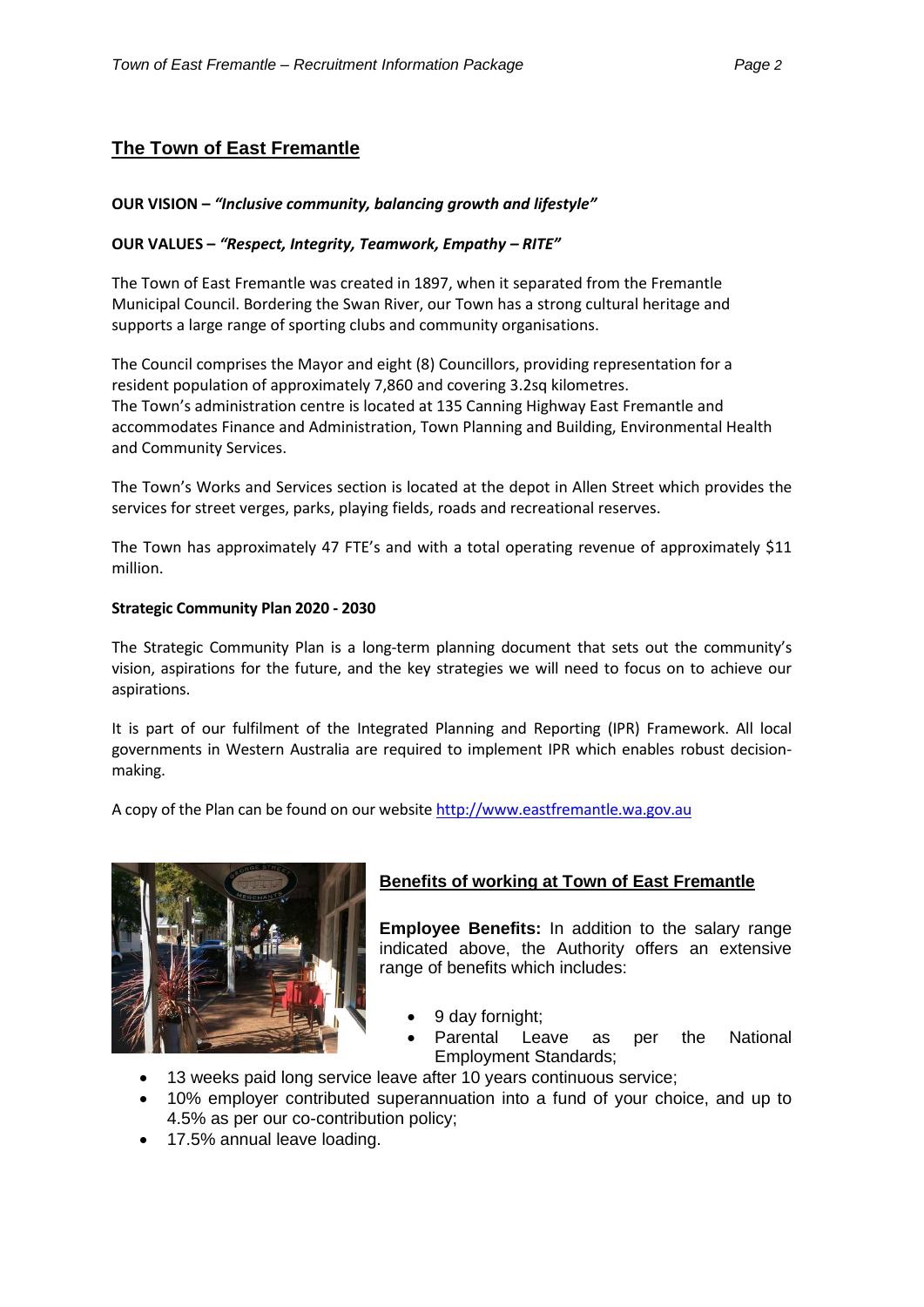## **Application Process**

Selections will be based on which applicant demonstrates the highest merit for the position and on their past experience that demonstrates that they can perform the duties in the advertised position.

#### **Required Documents**

Please provide the following documentation:

#### • **Covering Letter**

Please provide a covering letter with your application.

#### • **Curriculum Vitae/Resume**

This should provide personal details (e.g. name, address, telephone number) relevant work history, education, training courses attended, qualifications and professional memberships.

## *Please note – proforma and late applications cannot be accepted.*



#### **Referees**

You should include in your Resume the names and contact numbers of at least two (2) referees. These referees may be contacted to verify the information stated in your Resume. We prefer that your referees should be a current manager/supervisor, however a manager/supervisor from a previous position may be used.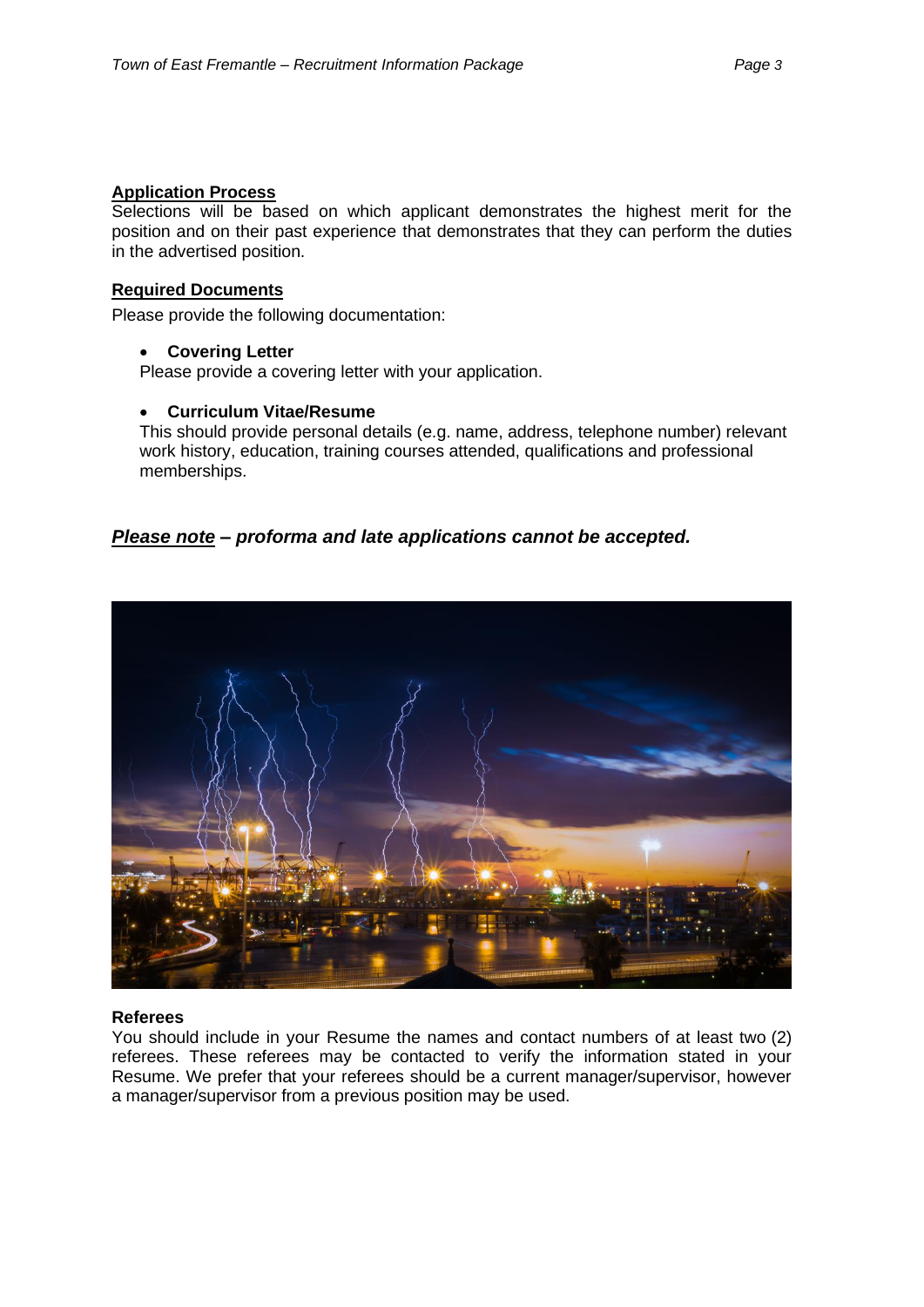#### **Formal Qualifications**

The position description addresses whether formal qualifications are a requirement. If required, photocopies of your qualification(s) or academic records of current studies should be attached to your application. Please do not submit originals.

#### **Closing Date**

The closing date for an application is displayed in the advertisement. Applications received after the closing date will not be considered.

#### **Selection for Interview**

A shortlist of applicants for interview will be chosen by a selection panel. These applicants will have successfully demonstrated that they meet the requirements for the position. Shortlisting may take up to two weeks after the closing date.

If your application is shortlisted, you will be invited for an interview.

Unsuccessful applicants at this stage will be notified in writing. If you do not receive any correspondence from the Town of East Fremantle within three weeks of the closing date, please assume that your application was unsuccessful in this instance.

#### **During the Interview**

Applicants with special requirements, such as wheelchair access, are requested to inform the officer when asked to attend for an interview.

Each interview will be conducted by an interview panel and each applicant will be assessed in the same manner. The aim is to obtain examples of past situations that actually occurred, how the situation was handled and the outcome of the action taken. During the interview, panel members will take notes and assess your answers to questions.



Do not assume that each panel member knows your suitability for the role, even though you may have worked with them, or have previous experience in the position you have applied for.

Should you not understand a question asked during the interview please seek clarification prior to providing a reply. Feel free to ask questions of the panel relevant to the position and the Association, as the interview is a two-way communication process.

## **Additional Assessments**

Preferred applicants will be required to undertake a pre-employment medical to determine the applicant's suitability to carry out the inherent requirements of the position description. Preferred applicants will also be required to provide a current Police clearance.

In some instances a second informal interview may be required.

#### **Interview Outcomes**

All shortlisted candidates will be contacted within 7 working days of the interview.

The successful candidate will be offered the position verbally from the panel Chairperson while unsuccessful candidates will be notified in writing.

If requested, the panel Chairperson will provide feedback to unsuccessful applicants who received an interview, indicating the reasons why their application was not successful.